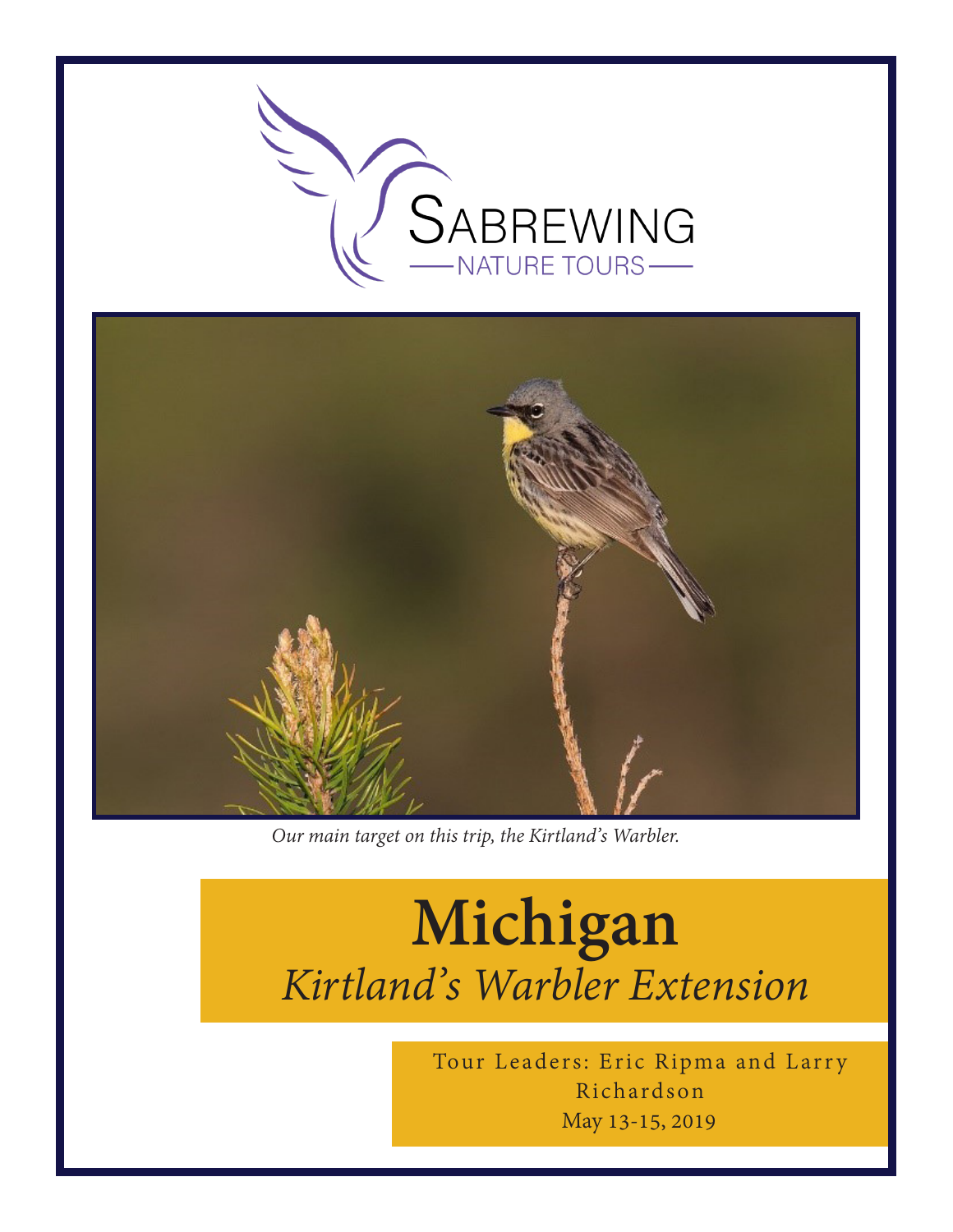#### *May 13 – Pte. Mouillee State Game Area, Huron-Manistee National Forest*

After meeting the group at Maumee Bay State Park in Ohio we started our drive to Pte. Mouillee State Game Area in Michigan. This state game area is a huge wetland that borders Lake Erie, providing great habitat for birds. Luckily, we had permission to drive the dike roads instead of taking the many hours it takes to walk around the wetlands. We had many species of ducks including lingering species such as Redhead and Gadwall, Common Gallinule, Common, Forster's, Black, and Caspian Terns, and American White Pelicans. The swallows put on a spectacular show which included all the regularly occurring species. The water was high, so shorebirds were in low supply, but we did see hundreds of Dunlin and a small flock of Short-billed Dowitchers.

After a quick lunch we started heading north to Mio, Michigan where we would spend the next two nights. A little afternoon/evening birding along the Au Sable River netted us a nice flock of migrants and breeders! We watched a Yellow-bellied Sapsucker excavating a nest hole and had great views of Black-and-white, Cape May, Yellow, Chestnut-sided, and Black-throated Blue Warbler.



SabrewingNatureTours.com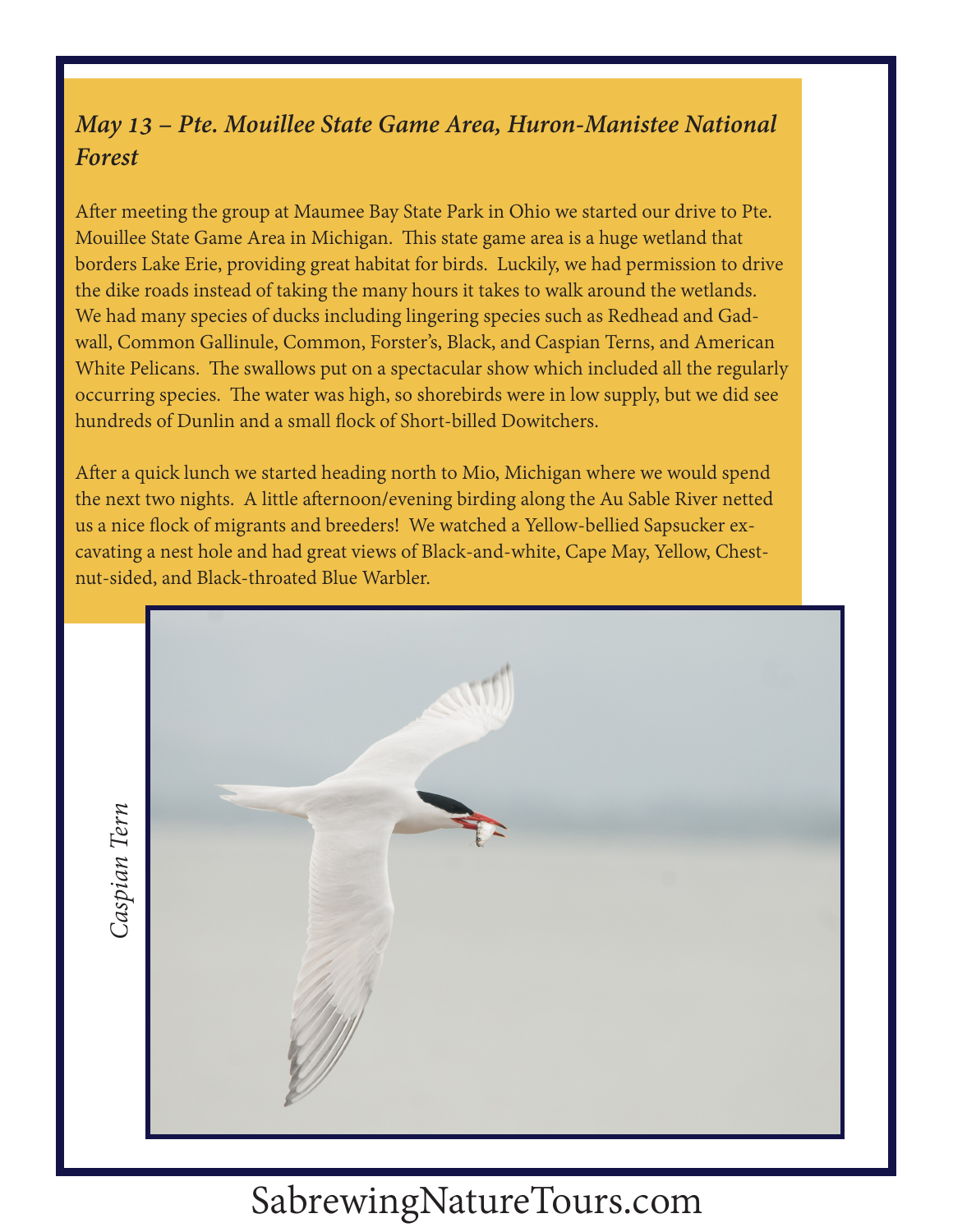#### *May 14 – Huron-Manistee National Forest, Tuttle Marsh*

Our morning started out driving towards a breeding area for Kirtland's Warbler-this is the Kirtland's Warbler extension after all! On our way we had great looks at a Merlin. Once we arrived at our Kirtland's Warbler location, we quickly heard many individuals. It took a long time to get looks at one but once we did, we all had great looks at a couple individuals. We also had great looks at breeding Nashville Warbler, Northern Flicker, American Kestrel, Common Raven, Hermit Thrush, Brown Thrasher, and Field, Vesper, and Song Sparrows. In a field close by we had great scope views of Bobolink and Eastern Meadowlark. After lunch we headed up to Tuttle Marsh Wildlife Area. It wasn't too active in the middle of the day but watching sparring Ospreys and Bald Eagles was exciting. Some of our group got lucky and saw an American Bittern fly by! In the late afternoon and evening, we spend some time birding the forest around Mio. Good looks at Blue-headed and Yellow-throated Vireos, Cape May and Magnolia Warblers, and Rose-breasted Grosbeak. However, one of the biggest highlights was a mammal. A porcupine sleeping in a tree was enjoyed by all!



*Kirtland's Warbler Habitat*Kirtland's Warbler Habita

## SabrewingNatureTours.com